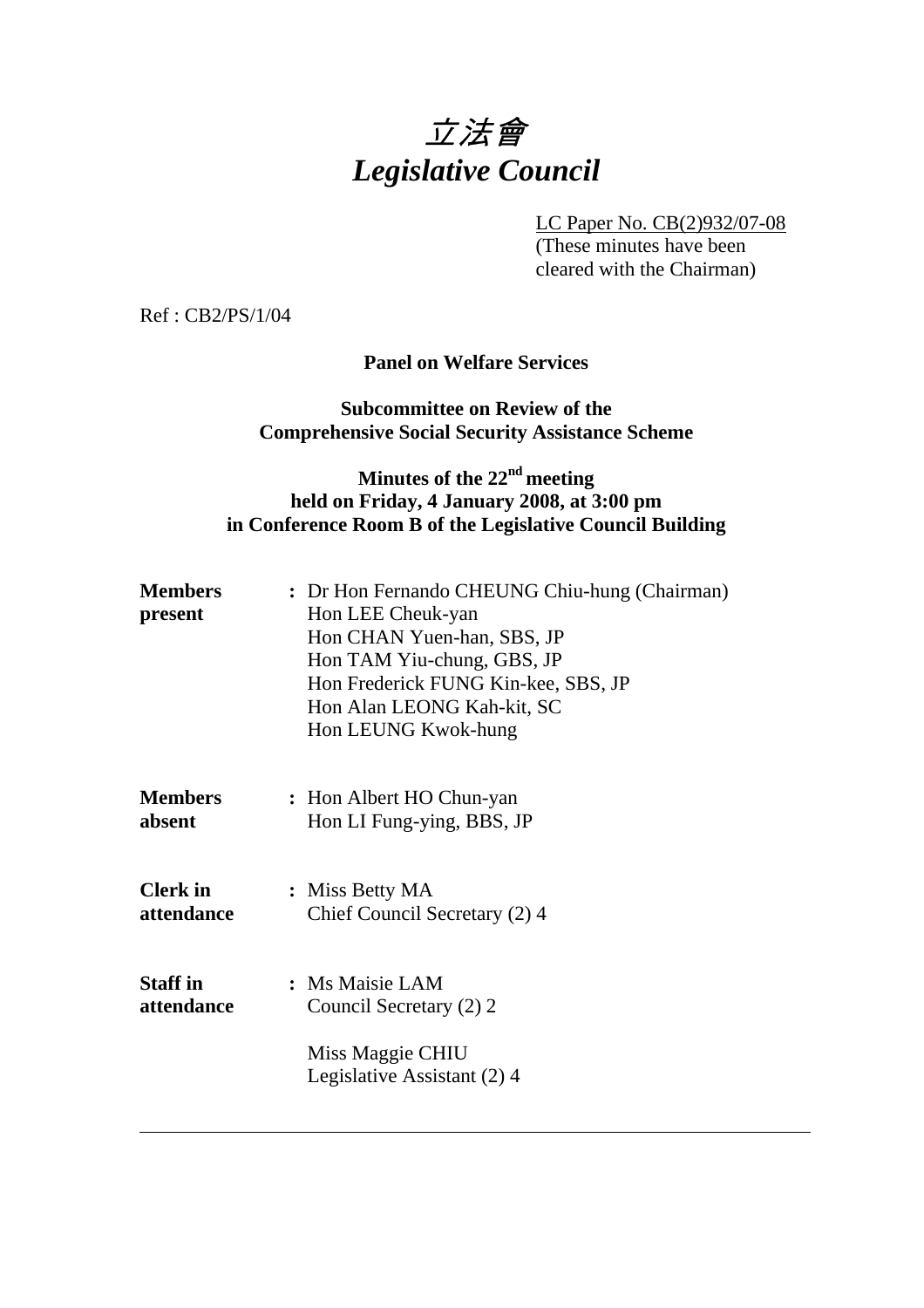Action

## **I. Draft report of the Subcommittee on Review of the Comprehensive Social Security Assistance Scheme**  [LC Paper No. CB(2)652/07-08]

1. The Subcommittee deliberated (Index of proceedings attached at **Annex**).

2. Members considered the draft report of the Subcommittee prepared by the Legislative Council Secretariat, and deliberated on the recommendations in the draft report. Members agreed to make the following amendments to the draft report –

- (a) to add "the Administration should relax the disregarded earnings (DE) arrangements under the Comprehensive Social Security Assistance (CSSA) Scheme" to paragraph 60 (i.e. the Subcommittee's recommendations). As the Panel on Welfare Services (the Panel) had been briefed on 30 March 2007 on the outcome of the Administration's review of the scope for the DE arrangements, a new paragraph outlining the latest DE arrangements should be added to the report accordingly;
- (b) to revise paragraph  $60(d)$  to read as "relax the residence requirement for applying for CSSA. Most members also suggest that the Administration should consider removing the seven-year residence requirement", in order to reflect different views expressed by members on the residence requirement under the CSSA Scheme; and
- (c) to add a concluding paragraph that the Subcommittee expressed regret at the Administration's reluctance to take heed of the suggestions made by the Subcommittee on the existing arrangements of the CSSA Scheme.

3. Members agreed that the revised report incorporating the amendments would be circulated to members for consideration, and the Subcommittee would submit the report to the Panel on 14 January 2008.

(*Post-meeting note :* The revised report of the Subcommittee was circulated vide LC Paper No. CB(2)772/07-08 on 8 January 2008.)

4. The Chairman suggested and members agreed that a motion debate on the report should be moved at a Council meeting so as to provide an opportunity for Members to express their views on the subject and for the Administration to provide its response. Members also agreed the wording of the motion tabled at the meeting. The Chairman said that the agreement of the Panel and the House Committee would be sought for the allocation of a debate slot to him under House Rule 14A(h) for moving a motion at the Council meeting on 20 February 2008.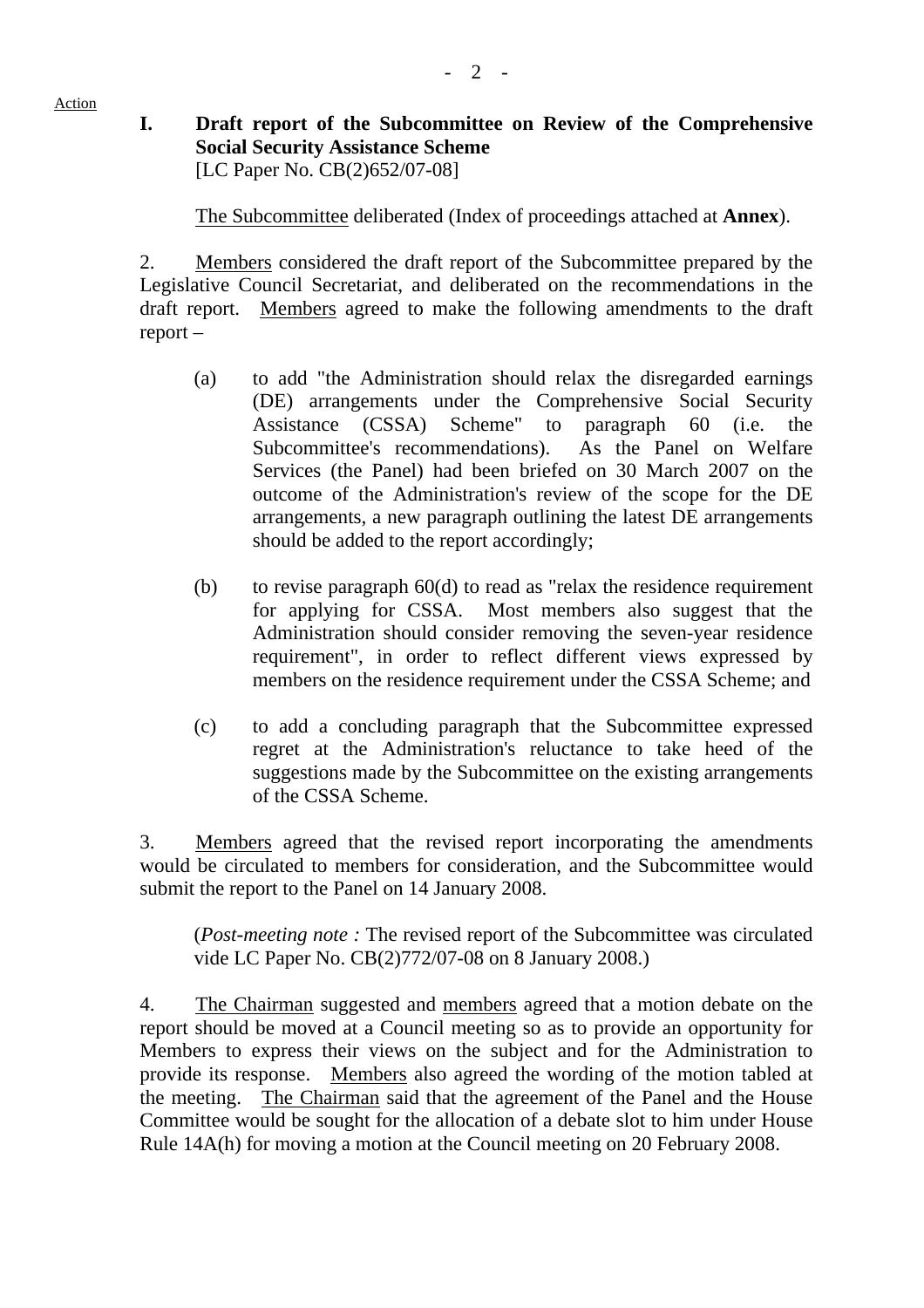(*Post-meeting note :* The Panel endorsed the Subcommittee's report at the meeting on 14 January 2008 and agreed to seek the House Committee's agreement on 25 January 2008 for allocation of a debate slot to the Chairman under House Rule 14A(h) for moving a motion on the Subcommittee's report at the Council meeting on 20 February 2008.)

5. The Chairman said that the Subcommittee would be dissolved upon presentation of its report to the Panel on 14 January 2008.

#### **II. Any other business**

6. There being no other business, the meeting ended at 3:32 pm.

Council Business Division 2 Legislative Council Secretariat 28 January 2008